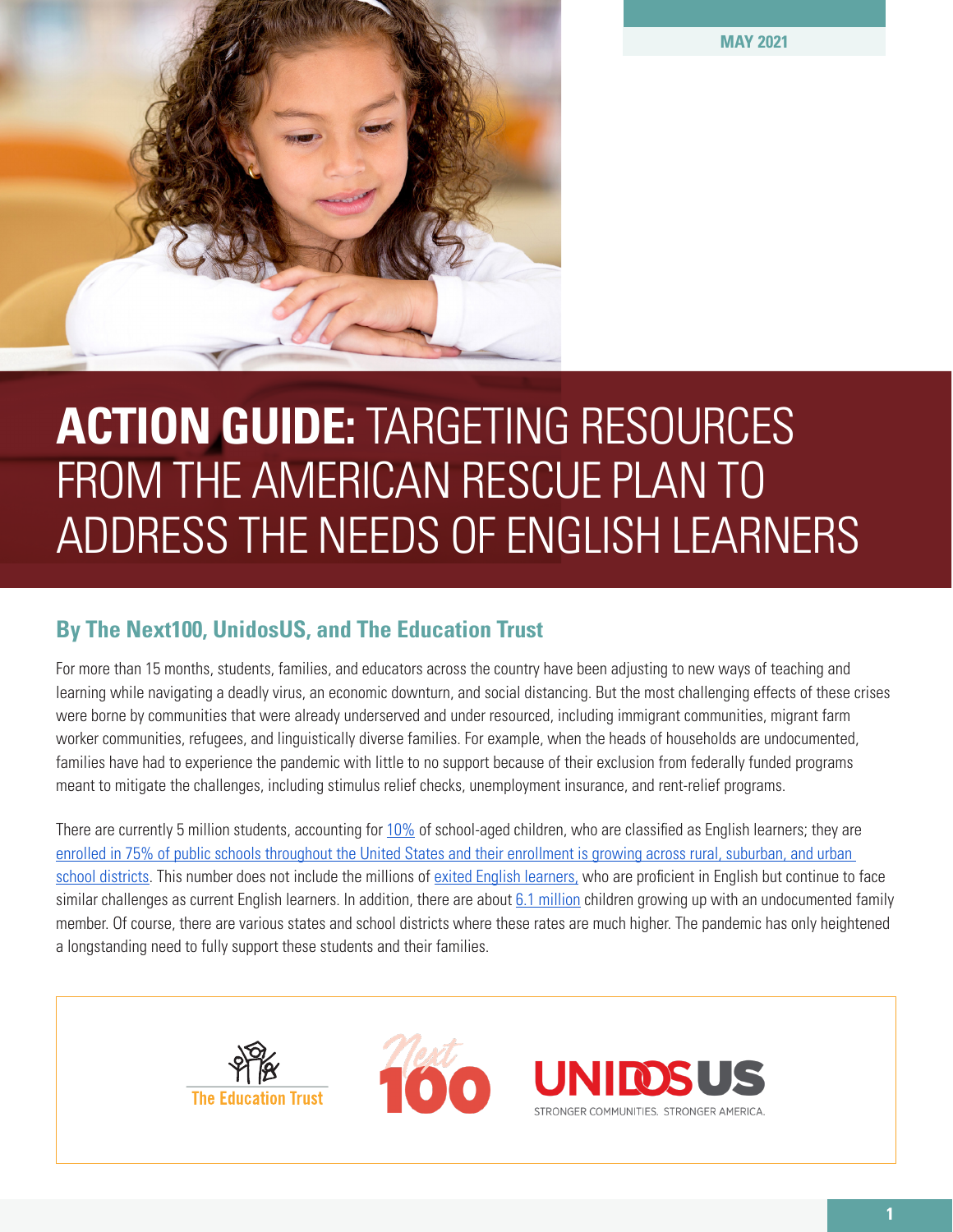Through the [American Rescue Plan](https://edtrust.org/resource/the-american-rescue-plan-act-of-2021-whats-in-it-for-equity/) (ARP) Act, Congress has provided almost \$130 billion in funding to support K-12 education. ARP specifically requires states and districts to set aside at least 5% and 20% of the funding they receive, respectively, to address interrupted learning for students most affected by COVID-19, including English learners and migrant students, and provides some specific funding to support the needs of [students experiencing homelessness](https://schoolhouseconnection.org/congress-passes-the-american-rescue-act-plan-funding-for-homeless-children-and-youth-included/) and [students with disabilities](https://www.ncld.org/news/policy-and-advocacy/additional-relief-for-students-families-and-schools-is-on-its-way/). States and districts have flexibility beyond this and can — and should — spend far more on these purposes, alongside activities that support student physical and mental health, social, emotional, and academic needs. **It's critical that local leaders collaborate with linguistically diverse students, families, and community members to ensure that the needs of English learners are represented in these plans and that an equitable portion of the funds are directed to English learners.** 

#### **THIS GUIDE INCLUDES KEY ACTIONS DISTRICTS CAN TAKE TO SUPPORT ENGLISH LEARNERS**

## **Meaningfully Engage Linguistically Diverse Families and Communities**

If local leaders truly want to ensure that ARP funds are used to build more inclusive and equitable systems than those that existed before COVID-19, they must listen to those directly affected by decisions made about the districts' education system — including students, families, educators, service providers, community members, and advocates. These stakeholders' needs, assets, perspectives, and experiences are as important as other data and information the district may already have.

#### *School district leaders should:*

- � **Partner with immigrant-serving community-based organizations** to draw on their expertise, share resources, and inform families, communities, and advocates about new resources available. This is especially important for districts that have struggled to engage immigrant students and families. These organizations can also help create and sustain feedback loops by assisting with focus groups, forums, survey administration, and working groups to inform district policy and practice. Because they already have a relationship with communities, they are well positioned to gather input, ensure access, and distribute resources, if they are appropriately compensated for this work.
- � **Allocate resources to dismantle barriers to information, participation, and communication for linguistically diverse families.** States, districts, and schools must remove as many barriers to information and participation as possible. These barriers include language access, literacy levels, work schedules, lack of inclusive environments within the school system, and lack of trust for public institutions among families. Traditional methods of mass emails, flyers sent home, or mass phone calls are not enough, especially if only communicated in English. To reach families, consider one-to-one phone calls, text messaging, hotlines, emails, local radio and TV stations, community newsletters, community-based organizations' communication networks, and if safety allows, home visits. Each of these should be conducted in multiple languages, as appropriate to meet the needs of the community. If hosting meetings or resource fairs in person once safe to do so, consider holding events at a variety of times, including outside traditional work hours; providing food, childcare services, and live translation; and offering reimbursement for transportation.
- � **Ensure educators have the information to accommodate families' home languages, and that interpreters and live translation are available for all relevant meetings and events.** Educators should be trained on how to access district prepared materials in common languages spoken in the district, as well as how to arrange qualified interpreters for parents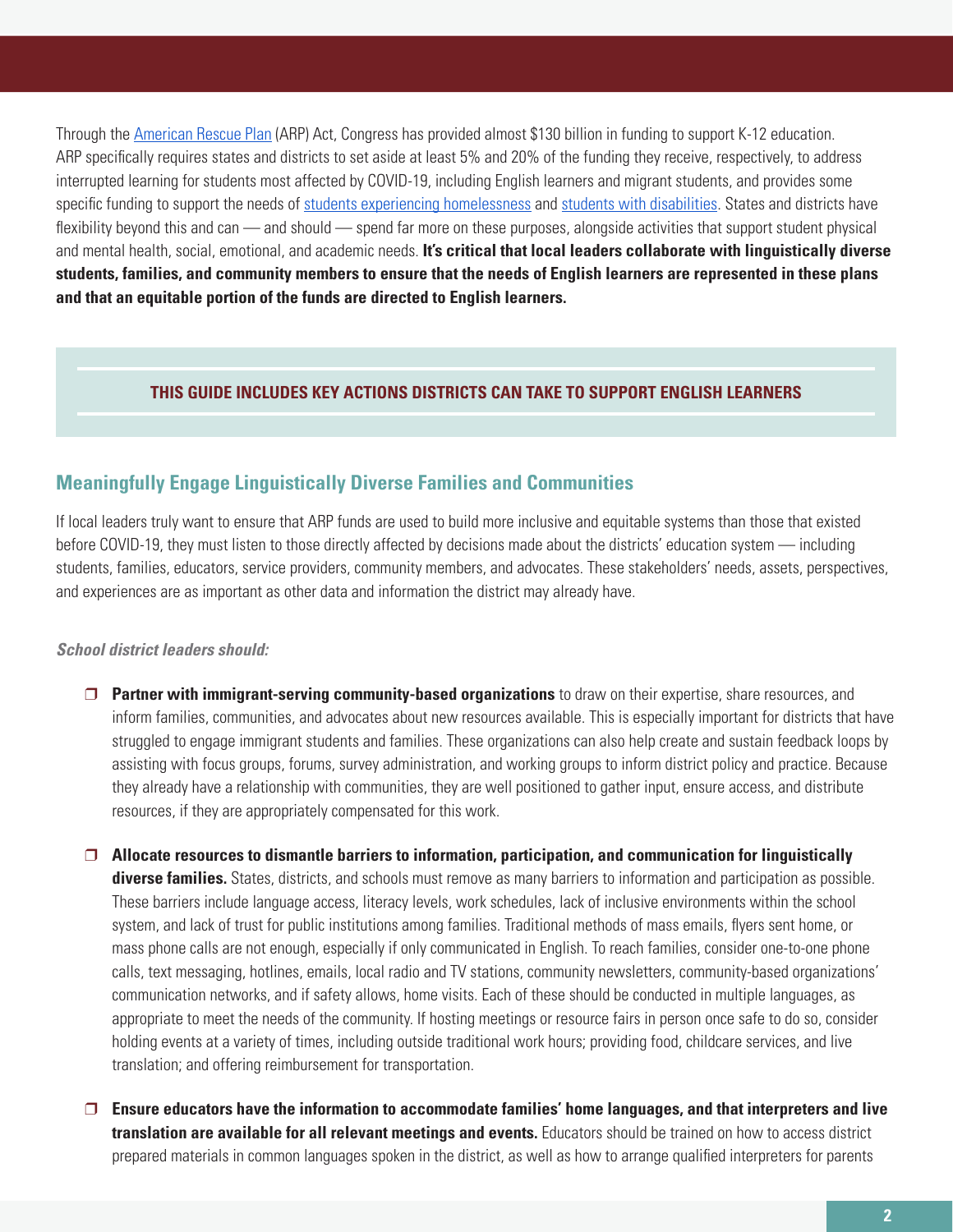when meeting with school staff. This must include individual education plan meetings, teacher conferences, and meetings to arrange school mental health supports. Interpreters should also be easily available via school district information hotlines and at school-wide events like PTA meetings and literacy nights to ensure these events are inclusive of all families.

- □ **Assign a "navigator" to each family, particularly for students who continue to learn remotely**. Over a year into interrupted schooling, students and families continue to struggle with access to learning and other critical student supports. Navigators could be educators, school support staff, community members, or [even families](https://www.lsna.net/pmp) who may already have trusting relationships with other families. In addition to gathering helpful input and feedback, navigators can refer families to district-operated and external community supports, including mental and physical health supports, opportunities for accelerated learning over the summer, and technology support. When assigning navigators, districts and schools must keep linguistic needs and other family circumstances in mind. For example, [Metro Nashville Public Schools quickly formed a corps of 5,600 navigators](https://www.the74million.org/article/nashvilles-navigator-tries-to-keep-students-in-remote-learning-from-getting-lost-in-the-system/#:~:text=In about a month %E2%80%94 light,of their normal classroom loads.) from their current district employees to support students and families. All navigators should be compensated for their time; kept up to date on district and community resources; and trained in culturally competent communication, family privacy protections (especially for undocumented or mixed status families), and who to reach out to for additional support, particularly in cases that may pose safety risks to students.
- □ **Report transparent and easily accessible information** on the local uses of funds, including data on which groups of students are served by programs supported by these funds. Where immigrant communities and communities of color have lost trust in their children's school districts, this is a step toward reestablishing a foundation where families know how the district plans to support their children's specific needs and where to turn to access those services.
- � **Continue [to work](https://futureready.org/homework-gap/) to ensure all students have access to 1:1 devices and high-speed internet, and promote and provide targeted digital literacy training** for [parents and families](https://tech.ed.gov/publications/digital-learning-guide/parent-family/) of vulnerable students, including families who do not speak English, families with disabilities who may need adaptive technology, and families who are housing insecure. The [unequal access](https://www.idra.org/resource-center/bridging-the-digital-divide-in-our-schools/)  [to technology and lower rates of computer literacy](https://www.idra.org/resource-center/bridging-the-digital-divide-in-our-schools/) among English learners and their families resulted in limited meaningful access to remote virtual learning. These disparities cannot go unaddressed once students return to in-person schooling, especially as the skills of navigating in a virtually connected world are necessary beyond a pandemic context.

# **Accelerating Student Learning With Targeted Supports for English learners**

The COVID-19 pandemic has resulted in unfinished instruction that will affect most students, but will have a [disproportionate impact](https://www.mckinsey.com/industries/public-and-social-sector/our-insights/covid-19-and-student-learning-in-the-united-states-the-hurt-could-last-a-lifetime) on students from underserved populations. Families, especially in communities with more students from low-income backgrounds, more English learners, and more students of color, continue to have many barriers to participating in distance learning opportunities, for reasons including [inadequate access to technology](https://futureready.org/homework-gap/) and competing responsibilities such as jobs or childcare that limit the time available to focus on learning.

#### *School district leaders should:*

� **Provide English learner-specific summer learning opportunities** to ensure that English learners have a chance to meaningfully engage in additional opportunities to accelerate their learning and enrich their out-of-school time while getting targeted support. For example, McAllen ISD in Texas made a [catalog of summer 2021 programs](https://www.flipbookpdf.net/web/site/5579bce2a77bac8383f1629ca15cd6a7497470d0202104.pdf.html#page/11) available to students in the district, including a bilingual summer program for kindergarten and first grade students, a language ignition camp combining academic and enrichment activities for English learners in first through seventh grades, and a host of additional acceleration and credit recovery programs, most of which include additional support for migrant students through their migrant program. Any summer programs designed to reach English learners should be free of cost and include targeted outreach consistent with the recommendations above.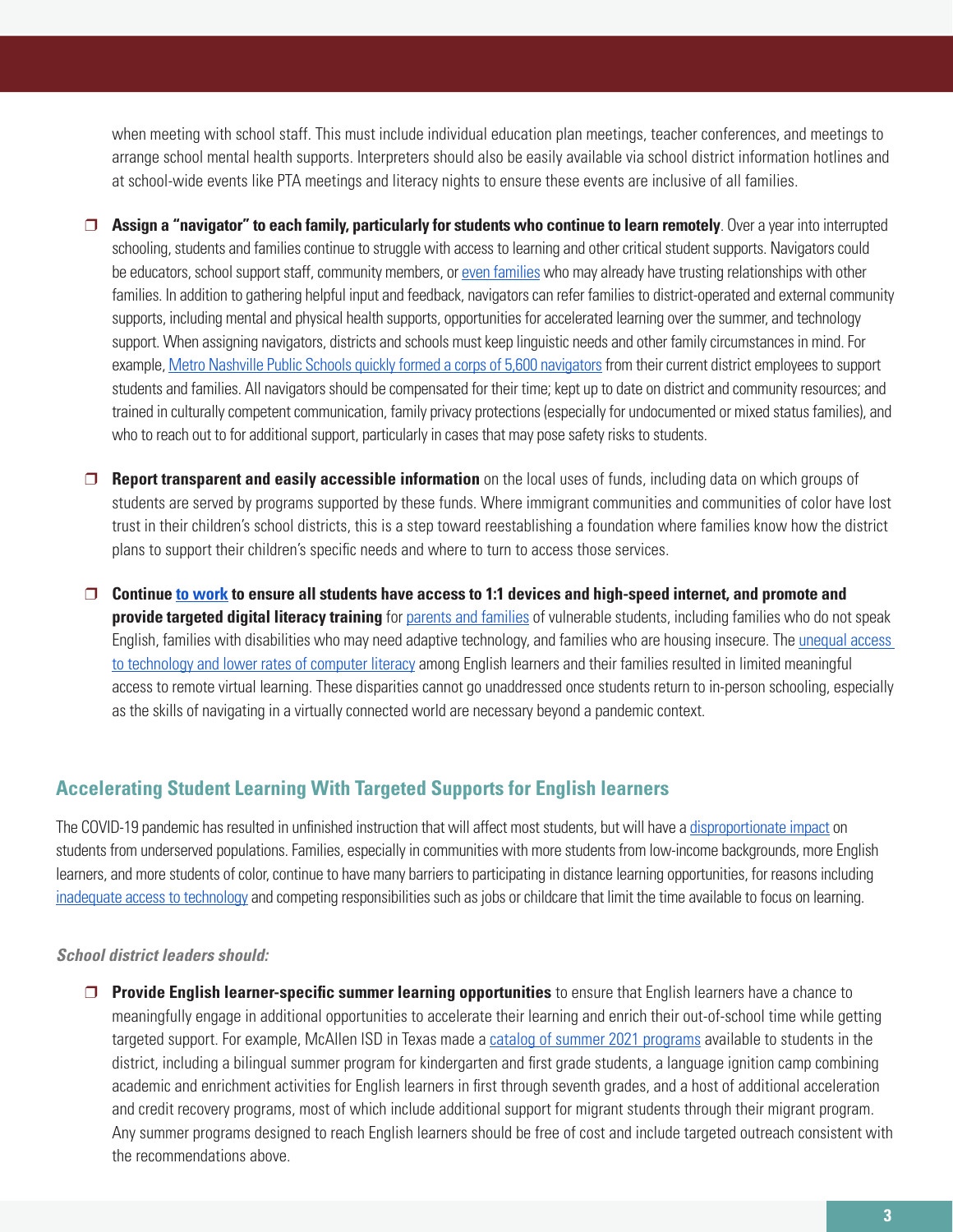- � **Develop an equity-centered plan to use additional federal and state funding to implement evidence-based strategies to accelerate student learning with a focus on the most vulnerable students, engaging a diverse and representative set of stakeholders (including students, families, educators, and advocates) in the process.** These strategies should include [targeted intensive tutoring](https://edtrust.org/resource/targeted-intensive-tutoring/#:~:text=Targeted intensive tutoring%2C often referred,such as math or reading.) and [expanded learning time.](https://edtrust.org/resource/expanded-learning-time/#:~:text=A Strategy to Solve Unfinished Learning&text=Research shows expanded learning time,instruction and learning students experience) These plans must include [targeted supports](https://annenberg.brown.edu/sites/default/files/EdResearch_for_Recovery_Brief_15.pdf) that recognize the specific needs of English learners, like targeted language development, and updated plans must address the deep and lasting impacts of interrupted and unfinished instruction. It is also important to ensure ARP funds are used for maximum, equitable impact by strategically coordinating the use of these funds with other federal programs, including Title III.
- � **Ensure that targeted intensive tutoring, expanded learning time, and any other evidence-based programs to accelerate learning are staffed with EL-specialists to provide specific language development support and appropriate materials for English learners**. Just as it is essential for typical educational programming for English learners to include a focus on English language development and advancing content/subject knowledge, "additional" programming should also balance these dual needs.
- □ **Provide professional development and ongoing support to school leaders** to implement accelerated learning strategies, including explicit strategies to serve English learners, in ways that will positively impact students, such as using data to identify areas of unfinished learning; training and supervising tutors and/or teachers; selecting curriculum and instructional materials that are aligned to high standards, appropriately challenging for students' grade level, and culturally sustaining; organizing the core part and any additional time in the school day to maximize learning; and fostering positive relationships between students and adults in the school.
- � **Provide professional development and ongoing support for both general educators and English language development specialists.** This [professional development](https://files.eric.ed.gov/fulltext/ED535608.pdf) [s](https://files.eric.ed.gov/fulltext/ED535608.pdf)hould focus on how to build strong relationships with English learners, engage in culturally competent communication with students and families, respect the language access rights and education rights of every student and family regardless of immigration status, and incorporate appropriate language and vocabulary development support in every lesson.
- □ **Provide sample schedules to help schools** identify ways to maximize and target instructional time for the students who need it the most. Reports have surfaced that throughout the pandemic, English learners have had limited access to language development support and educators have struggled to address their language needs. Districts should ensure that schedules adequately incorporate evidence-based strategies to address the academic language needs of English learners and provide guidance for schools to incorporate these strategies throughout the school day.
- � **Ensure all data on student engagement and performance is disaggregated by student subgroup, and regularly evaluate and adjust plans** to ensure students are equitably and effectively getting the supports they need to succeed. This includes looking at disaggregated data to ensure supports are advancing outcomes for English learners.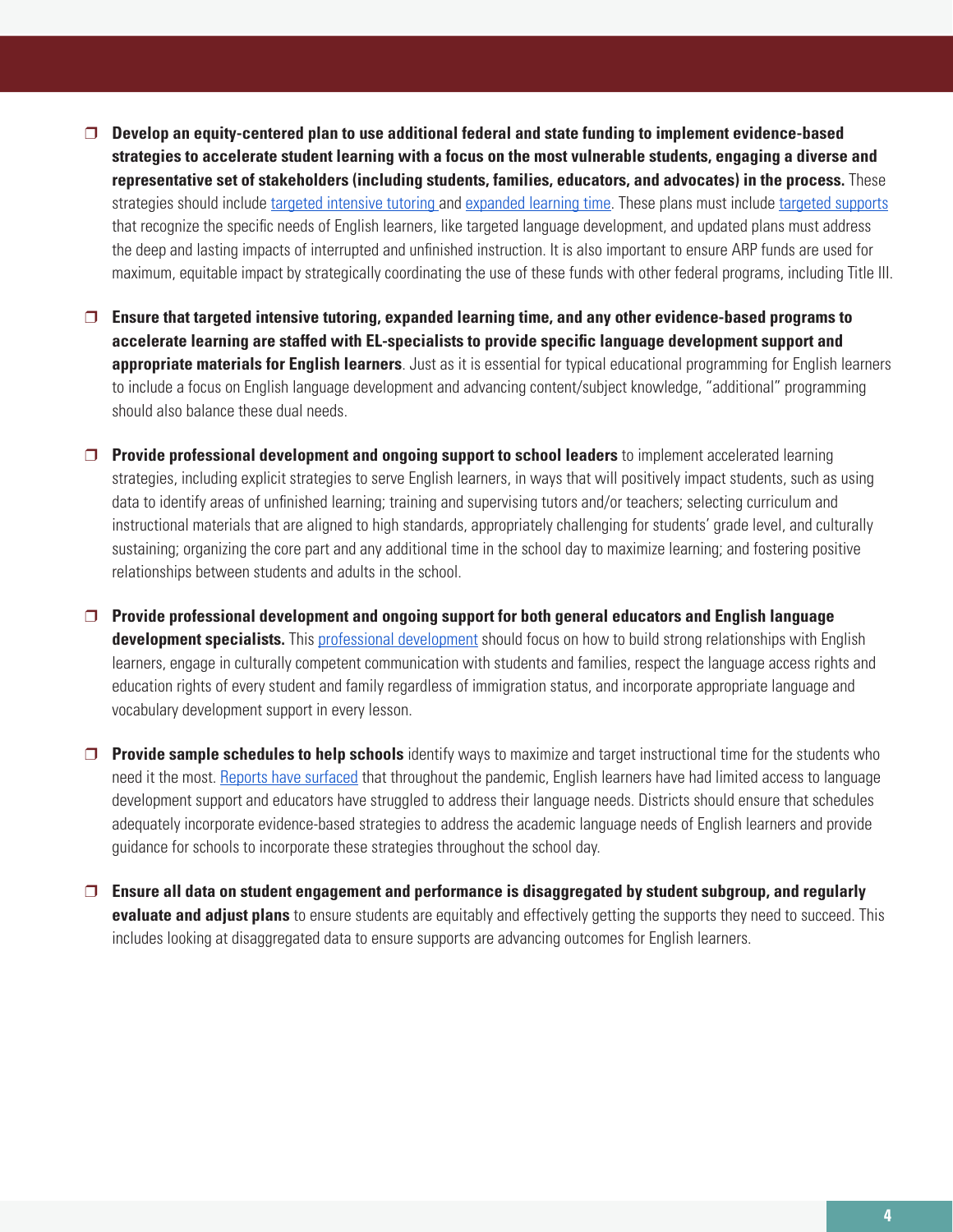## **Providing Students With Social, Emotional, Physical Health, and Mental Health Supports**

Throughout the pandemic, [immigrant communities](https://www.ncbi.nlm.nih.gov/pmc/articles/PMC7357736/#:~:text=Because undocumented immigrants are ineligible,financial reserve in immigrant households.) have faced higher risks of contracting the COVID-19 virus, greater likelihoods of developing severe symptoms, and higher rates of mortality all while dealing with disproportionate unemployment, financial strain, and limited access to healthcare. Students growing up in households with undocumented parents and guardians have been especially vulnerable to stress as they have witnessed the anxiety and stress of their caregivers navigating the pandemic without a safety net. This has elevated concerns for the socio-emotional wellbeing of English learners in these families. All students deserve to learn in an environment where they feel they belong, where their [identity is affirmed](https://www.edutopia.org/blog/creating-an-identity-safe-classroom-becki-cohn-vargas-dorothy-steele), where they are engaged and have agency in their learning, and where they receive the social, emotional, mental, and physical supports they need to learn, develop, and thrive. That requires considering the specific needs of English learners, so that the impact of the additional challenges their communities have faced throughout the pandemic is mitigated and does not further impede their learning.

#### *School district leaders should:*

- � **Protect and where possible, expand district funding for whole child, two-generational supports**, including social, emotional, mental, and physical health and development for students and their families. This must include additional funding for school counselors, psychologists, and other mental health providers who are multilingual and equipped to provide trauma-informed care for refugee and immigrant populations, especially in schools within high-need communities that have experienced disproportionate deaths and economic devastation as a result of the pandemic.
- � **Invest in a coordinated districtwide effort including working with community-based organizations to identify and proactively re-engage students who are offline**, hard to find, or have left school altogether due to school closures. This includes re-engaging high school students who may have fallen off track to graduate and who need additional support to navigate the transition to college and career. For students who limited or no experience with a formal education ("SIFE"), long-term English learners, and high school newcomer students, these re-engagement efforts should consider the flexibility students may need to pursue an education. Some students are faced with the responsibility of earning an income, so districts should consider the possibility of creating paid internships and apprenticeships as well as flexible school models so that students do not feel that they must choose their current livelihood over their education.
- � **Provide guidance and support, including high-quality professional development, to educators, school leaders, and support staff** to support students' academic, social, and emotional recovery from the pandemic. This should include guidance on fostering the strengths and assets students have built over the past year, while also providing the supports students need given the challenges they face.